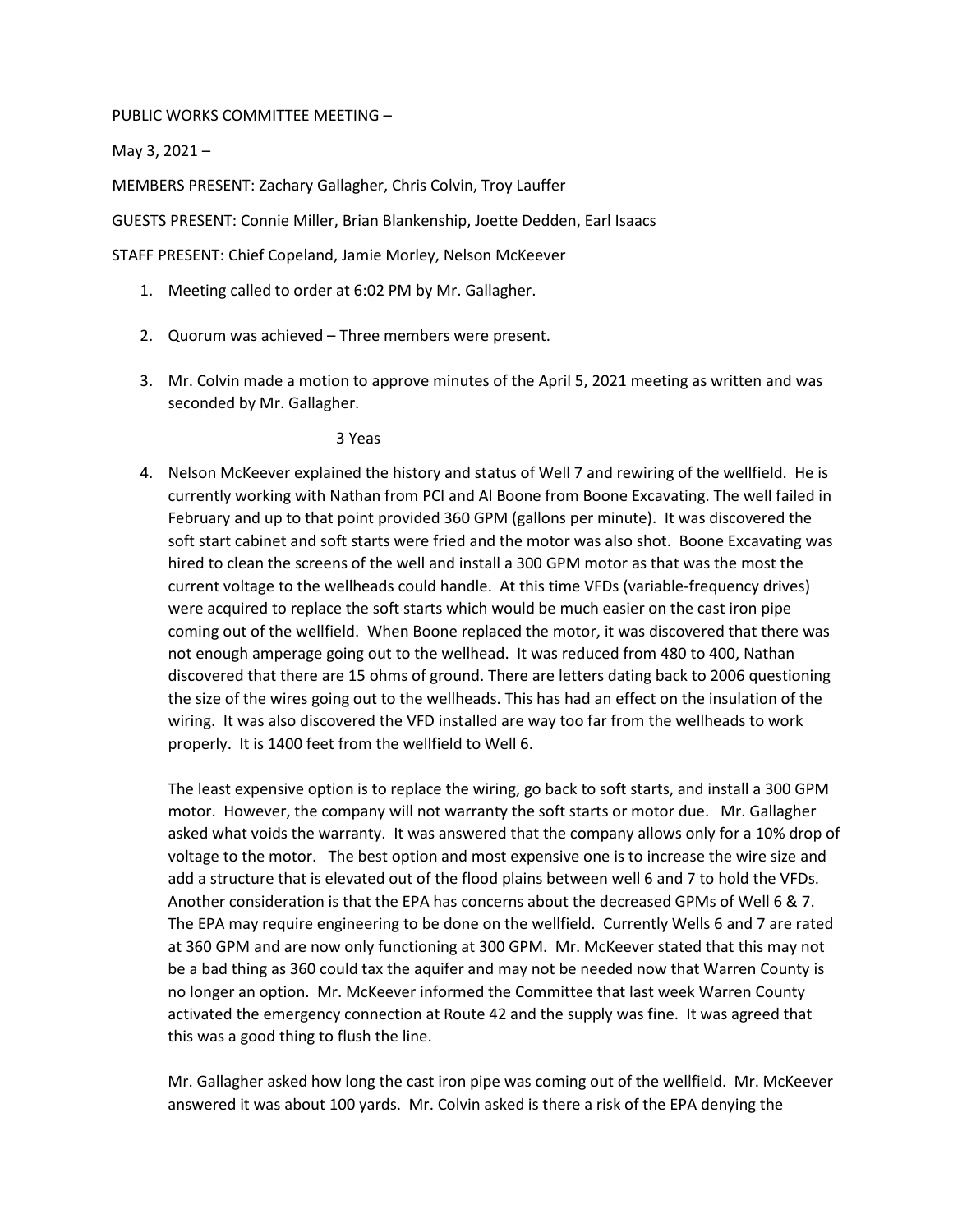changes in the gallons per minute. It was discussed and stated that the EPA is aware that Warren County is no longer a customer, therefore water demand is not as high as it used to be. The EPA may just require new engineering plans and is doubtful they will deny the changes.

Mr. Colvin asked if the Village adds another well in the future how does the plan for an elevated building fit into growth of the system. It was determined that the best option would be to look at the system and prepare for future growth and possibly plan the upgrades in stages. Staff would need to find out if the new well could be daisy chained or if a whole new line would need to be run. This would have to be studied by an engineer.

The Village has purchased one VFD but it cannot be used with the current electrical layout. Mr. Lauffer stated that if the cast iron pipe is replaced then the VFD would not be needed and could use soft starts. Mr. Lauffer stressed he would like to see the replacement of the cast iron pipe be a priority.

Mr. McKeever said that the water quality is great, the current water only needs to be treated with chlorine with no filtration. The wells are currently pumping at 140 psi. If the Village were to invest in a plant that would have clear well tanks and a high service pump building, the wells would have to modified to only pump at 20 psi. This would also offer further storage of water in the clear wells.

Mr. Colvin asked in terms of capacity, how could the possible Oberer project effect the wellfield. Mr. McKeever explained that the EPA rates capacity using the 2 highest pumping wells. By going with the smaller pumps, the Village will have gone from 720 GPM to 600 GPM. That would be hard to produce enough to cover this growth. The project would mean the Village would need a new well and tower. Mr. Colvin stated he believed the Village should make a new well a priority in future upgrades to the water system. It was discussed that the property on the other side of the millrace would be the best option using the dedicated easement along Bowman and First Baptist Church to access this property.

It was decided to have Chief Copeland contact Wessler and have them come up with a plan that would address the current issue of electric to Well 6 and 7, look at future growth of the water system, and design engineering plans for the EPA. This would become part of the Capital Improvement Plans. It was agreed that the best practice would be to do the project in phases and not band aid the current problem. The Committee wanted to stress this was a priority. Mr. Colvin stated that this is a good example of the process of the Committees and Council to plan, be proactive, and give the Village Manager strategies to execute when resources are available.

Ms. Morley suggested several ideas for funding without the burden being placed on current customers concerning the upgrades needed to support the growth of the LeMay property. She suggested considering implementing a TIF, assessments of property taxes of the new builds, or a participation fee. This was brought up because there are concerns on the outcome of the lawsuit agreement with Oberer on whether Warren County will receive all the money paid for tap fees, since the tap fees have increased since then for both sewer and water.

5. Signs have been placed along Main Street stating that skateboarding is prohibited.